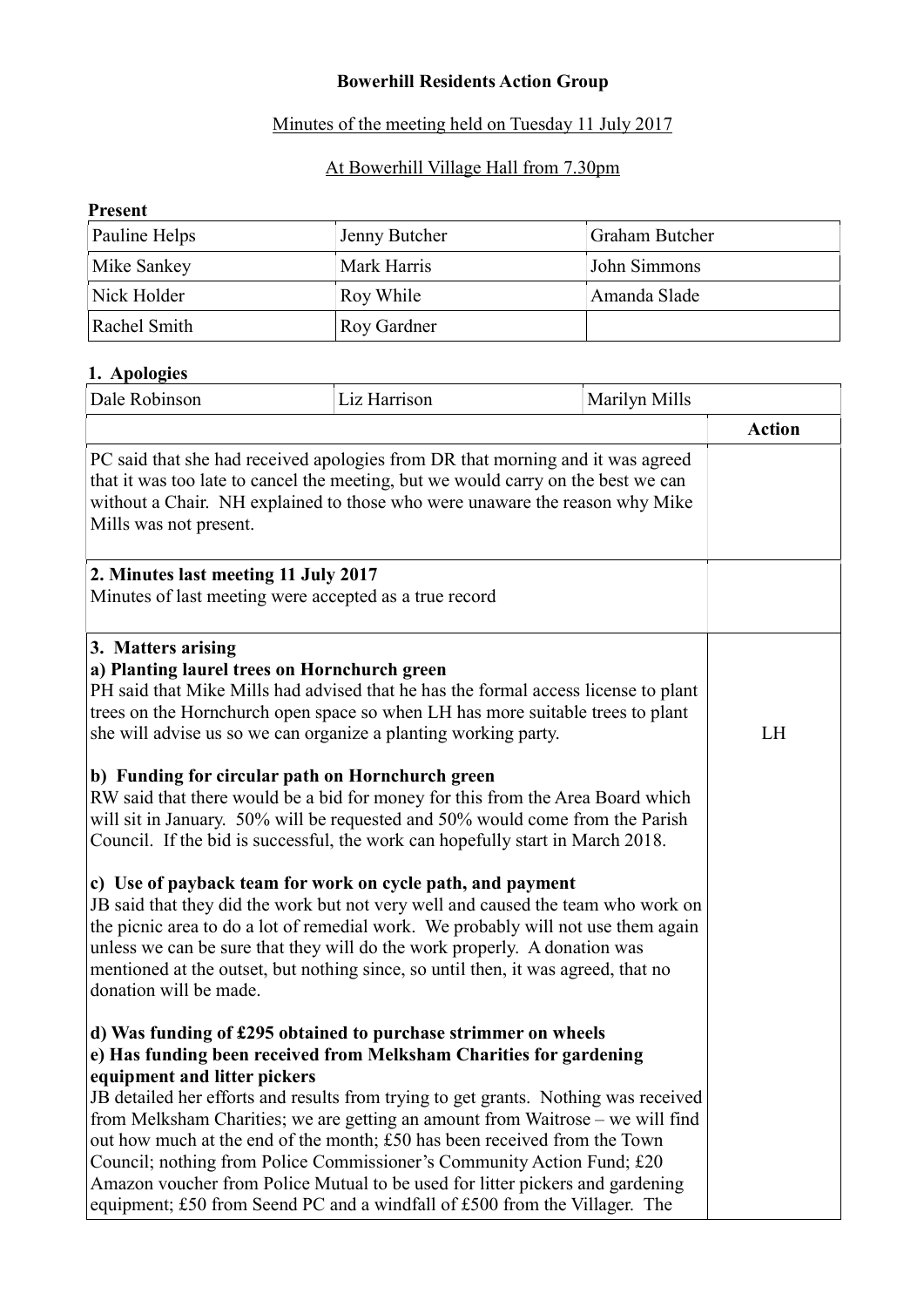| £500 came about as the Villager has ceased and they had to distribute any left-                                                                                                                                                                                                                                                                                                                                                                                                    |    |
|------------------------------------------------------------------------------------------------------------------------------------------------------------------------------------------------------------------------------------------------------------------------------------------------------------------------------------------------------------------------------------------------------------------------------------------------------------------------------------|----|
| over funds.<br>It was agreed that the balance of the windfall be used to purchase and install a<br>bench at the top of the bridleway, which has been requested by members of the<br>public, with a plaque mentioning the Villager. JB will get a quote from<br>Timbertack. A further £50 will be given to Colin Bush for all his help mowing<br>the grass by the cycle way.                                                                                                        | JB |
| f) Can security be improved at the picnic area and has funding been sought<br>JB has still to contact the Bobby Van about this.                                                                                                                                                                                                                                                                                                                                                    | JB |
| <b>Locking Green issues</b><br>AS and RS said that some more planting had been done and the issues with the<br>neighbour has been resolved.                                                                                                                                                                                                                                                                                                                                        |    |
| PH read out the Notes that Mike Mills had sent (apart from what had                                                                                                                                                                                                                                                                                                                                                                                                                |    |
| already been mentioned):-<br>1. If BRAG organises another litter pick round Bowerhill in Spring<br>Melksham Without Parish Council will allow BRAG to dispose of the bags<br>of litter in the large commercial waste bins in the car park of the<br>Bowerhill Sports Pavilion. It was decided that we keep an eye on the area around<br>Tesco and organise a litter pick in the New Year.                                                                                          |    |
| 2. Gompels have started building their new warehouse which is huge and<br>dominates the skyline. A number of people have asked me if this is<br>being built to planning regulations particularly with the height. I am<br>assured that the building is being built according to the planning<br>conditions.                                                                                                                                                                        |    |
| 6. I received an e-mail from Wiltshire Council pest control team to at<br>that some people had reported seeing a rat in the picnic area because<br>of the presence of the bird feeder. I replied that the picnic area is a<br>wildlife area and rats are wildlife. They live along the canal and<br>would be there even if the picnic area had not been developed. We<br>cannot put down rat poison because this is a popular area for dog<br>walkers. I have not had a reply yet. |    |
| 4. Correspondence<br>JB had received an email from Rachel's husband telling BRAG that there was<br>abuse of the picnic area with some boys riding their bikes on the picnic tables.<br>They were able to identify them, and the boys' parents have been spoken to and<br>told that the BRAG committee will be told. Hopefully this will stop the problem.                                                                                                                          |    |
| 5. Working party plans for the next 2 months<br>The picnic area is nearly ready for winter but there still needs to be some hedge<br>cutting and ditch clearing by the cycleway. The team that does the work is cutting<br>back their time for this quieter time of year.<br>We will keep an eye on the Tesco area to see when a litter picking session is<br>required.                                                                                                            |    |
| 6. Treasurer's report<br>After the latest bills have been paid and the £50 donation given to Colin Bush the                                                                                                                                                                                                                                                                                                                                                                        |    |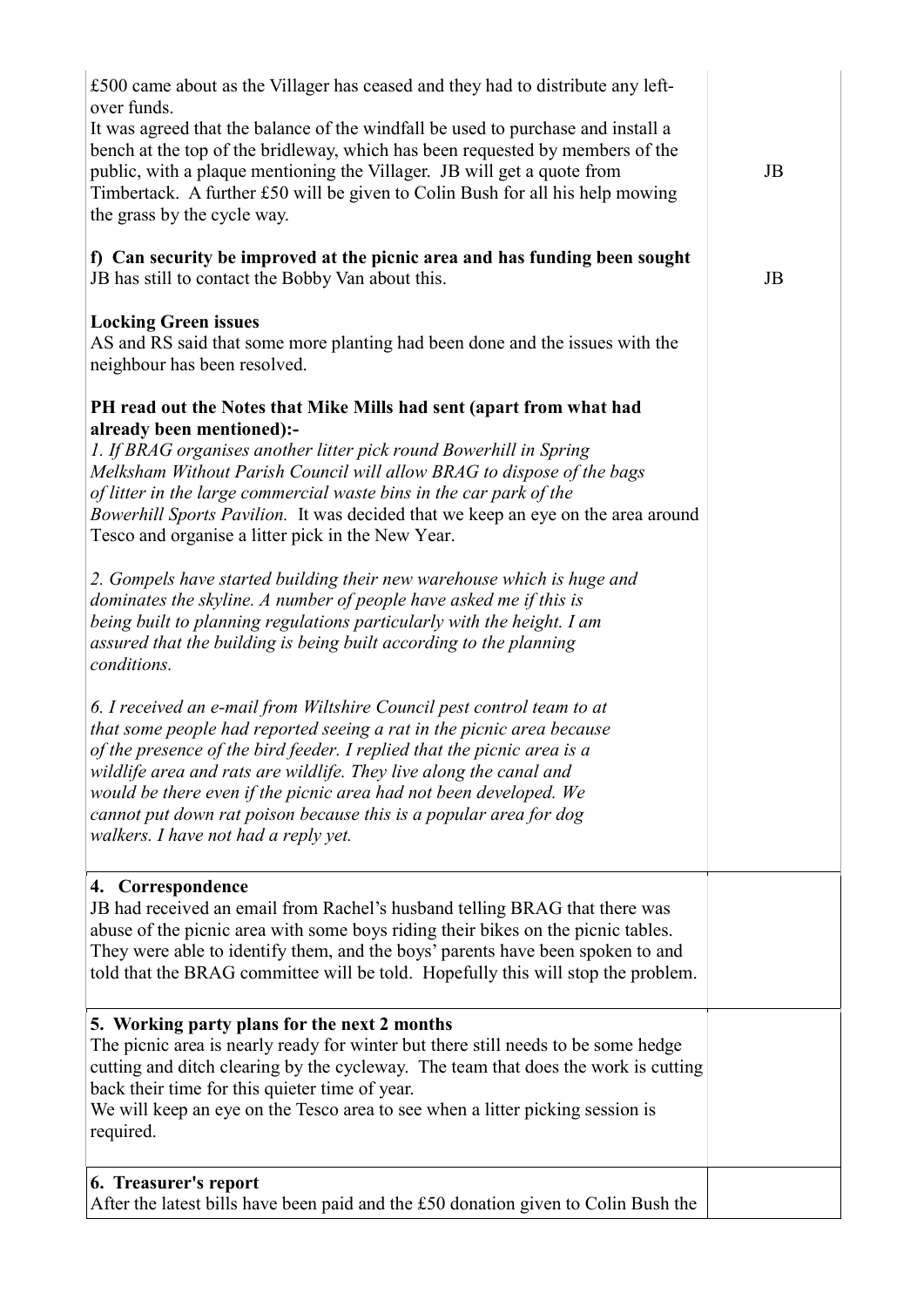| balance will be £341.86. The rent for the hall must be paid, but there is enough<br>left over for the new bench. The next grant season starts in January when we will<br>again ask MWOPC for a grant to cover our insurance. There is also a possibility<br>of a grant from the Persimmon Community Fund.                                                                                                                                                                                                                                                                                                                                                   |           |
|-------------------------------------------------------------------------------------------------------------------------------------------------------------------------------------------------------------------------------------------------------------------------------------------------------------------------------------------------------------------------------------------------------------------------------------------------------------------------------------------------------------------------------------------------------------------------------------------------------------------------------------------------------------|-----------|
| 7. Wiltshire Council, Wiltshire Without South report<br>RW said that is was hard to get over to the public exactly where the Council<br>money goes. £200m (2/3 of the budget) goes for Children and Elderly services.<br>Unusually Wilts CC does not have a Chief Executive which saves about £180k. It<br>does have Corporate Directors that are increasing from 2 to 4. One is already<br>engaged, 2 will be in post soon (one to replace someone who has left), and a<br>further director, for social services, that will be funded 50:50 between the council<br>and NHS is still to be engaged. RW thinks this balance of top people is a good<br>idea. |           |
| There is currently a public consultation about waste collections.                                                                                                                                                                                                                                                                                                                                                                                                                                                                                                                                                                                           |           |
| JS asked about the plan for traffic lights at the Farmers roundabout. RW said that<br>the plan had government approval but he didn't know when they would be<br>installed. JS also asked about the broken railings at the pedestrian refuge outside<br>Asda. RW will speak to someone about this.                                                                                                                                                                                                                                                                                                                                                           | <b>RW</b> |
| 8. MWOPC Report<br>NH gave PH a copy of the BRAG contact list from the MWOPC to update and<br>pass back to him. PH said the latest list was sent out in July and she will make<br>sure it is brought up-to-date. All members confirmed that they were happy for<br>their details to be on the website.                                                                                                                                                                                                                                                                                                                                                      | PH        |
| NH asked for volunteers to do some of the tasks that Mike Mills did in the parish.<br>They were: - Put weekly notices on the Parish Noticeboard next to the Pilot,<br>check the defibrillators at the Pilot and Village Hall weekly and send in a monthly<br>report online to state that the defibrillators have been checked. JB with GB said<br>they would do all jobs.                                                                                                                                                                                                                                                                                   |           |
| Details of the website for the survey regarding the Neighbourhood Plan were<br>distributed to all. NH clarified that on the map on the website the yellow areas<br>were areas put forward previously, but it was unlikely they would be proceeded<br>with. The green areas are the ones that may be progressed with in the future. The<br>consultation runs to the end of December.                                                                                                                                                                                                                                                                         |           |
| The Hornchurch play area will shortly be transferred to the PC from Bloor. Once<br>the transfer is made the play equipment will be included on MWOPC insurance.<br>Work to upgrade the equipment and deal with waterlogging is planned to start in<br>the spring.                                                                                                                                                                                                                                                                                                                                                                                           |           |
| The PC is receiving 400 free trees from the Woodland Trust that will be planted<br>around the sports field on the industrial estate. 50% will be native trees. GB<br>asked about maintenance. NH will find out about this, and what the other 50%<br>will consist of.                                                                                                                                                                                                                                                                                                                                                                                       | <b>NH</b> |
| There will be more tree planting between the Town Council and MWOPC to<br>commemorate the ending of WW1 100 years ago. These will be put near the old<br>George Ward school and will be in place by 11/11/2018.                                                                                                                                                                                                                                                                                                                                                                                                                                             |           |